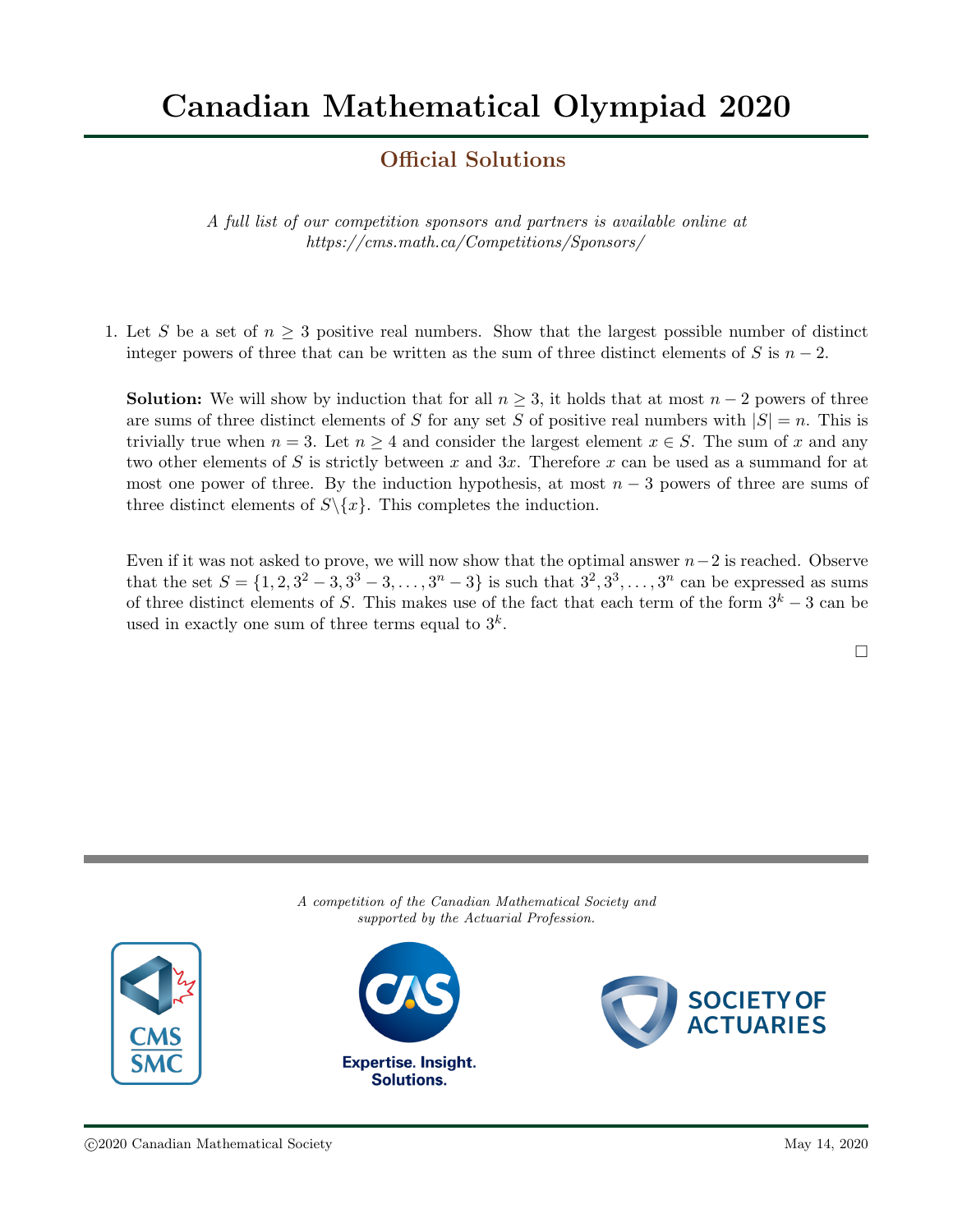2. A circle is inscribed in a rhombus ABCD. Points P and Q vary on line segments  $\overline{AB}$  and  $\overline{AD}$ , respectively, so that  $\overline{PQ}$  is tangent to the circle. Show that for all such line segments  $\overline{PQ}$ , the area of triangle  $CPQ$  is constant.



## Solution.

Let the circle be tangent to  $\overline{PQ}$ ,  $\overline{AB}$ ,  $\overline{AD}$  at T, U, and V, respectively. Let  $p = PT = PU$  and  $q = QT = QV$ . Let  $a = AU = AV$  and  $b = BU = DV$ . Then the side length of the rhombus is  $a + b$ .



Let  $\theta = \angle BAD$ , so  $\angle ABC = \angle ADC = 180^{\circ} - \theta$ . Then (using the notation [XYZ] for the area of a triangle of vertices  $X, Y, Z$ 

$$
[APQ] = \frac{1}{2} \cdot AP \cdot AQ \cdot \sin \theta = \frac{1}{2}(a - p)(a - q)\sin \theta,
$$
  
\n
$$
[BCP] = \frac{1}{2} \cdot BP \cdot BC \cdot \sin(180^\circ - \theta) = \frac{1}{2}(b + p)(a + b)\sin \theta,
$$
  
\n
$$
[CDQ] = \frac{1}{2} \cdot DQ \cdot CD \cdot \sin(180^\circ - \theta) = \frac{1}{2}(b + q)(a + b)\sin \theta,
$$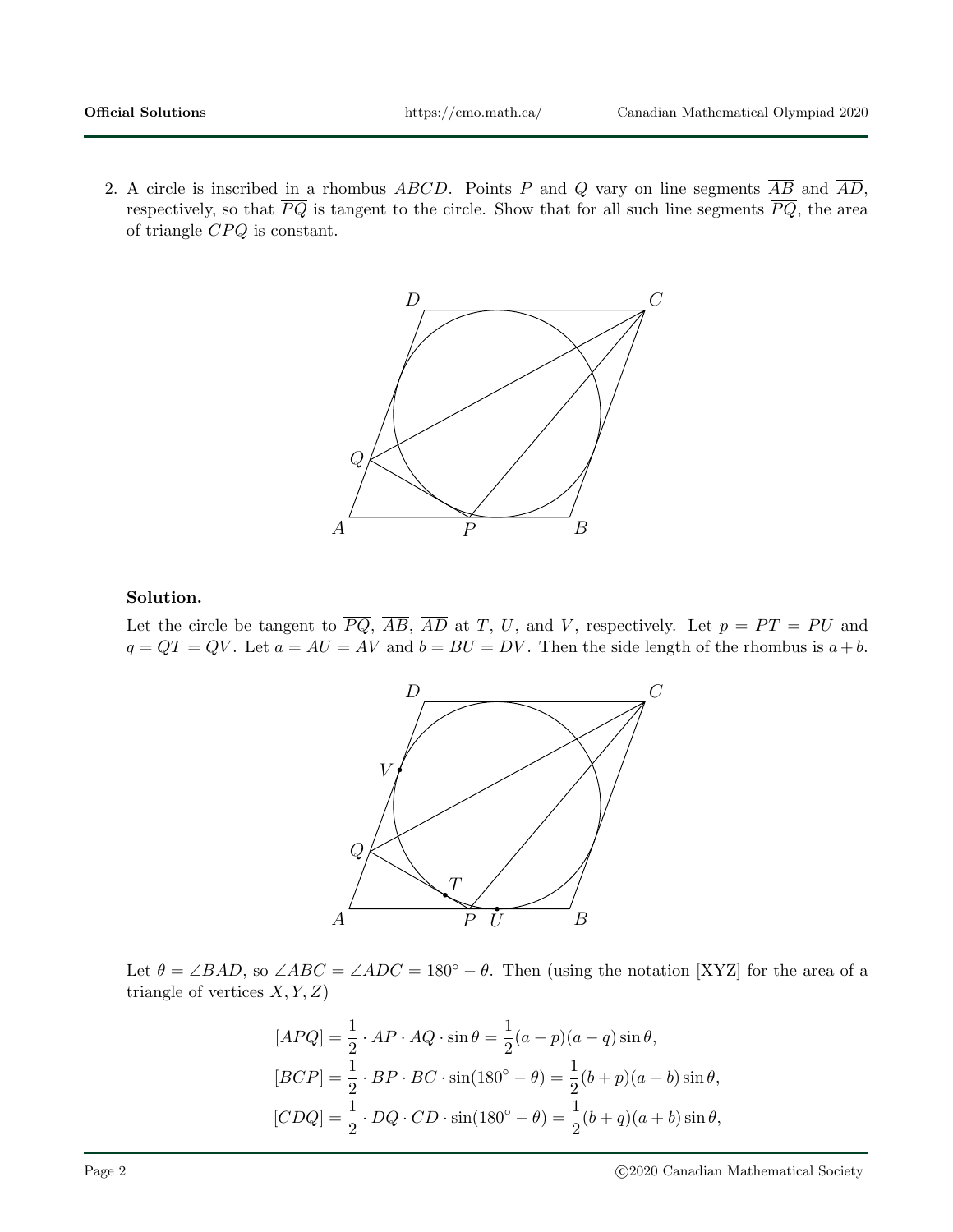so

$$
[CPQ] = [ABCD] - [APQ] - [BCP] - [CDQ]
$$
  
=  $(a + b)^2 \sin \theta - \frac{1}{2}(a - p)(a - q) \sin \theta - \frac{1}{2}(b + p)(a + b) \sin \theta - \frac{1}{2}(b + q)(a + b) \sin \theta$   
=  $\frac{1}{2}(a^2 + 2ab - bp - bq - pq) \sin \theta$ .

Let O be the center of the circle, and let r be the radius of the circle. Let  $x = \angle TOP = \angle UOP$  and  $y = \angle TOQ = \angle VOQ$ . Then  $\tan x = \frac{p}{r}$  $\frac{p}{r}$  and tan  $y = \frac{q}{r}$  $\frac{q}{r}.$ 



Note that  $\angle UOV = 2x + 2y$ , so  $\angle AOU = x + y$ . Also,  $\angle AOB = 90^\circ$ , so  $\angle OBU = x + y$ . Therefore,

$$
\tan(x+y) = \frac{a}{r} = \frac{r}{b},
$$

so  $r^2 = ab$ . But

$$
\frac{r}{b} = \tan(x+y) = \frac{\tan x + \tan y}{1 - \tan x \tan y} = \frac{\frac{p}{r} + \frac{q}{r}}{1 - \frac{p}{r} \cdot \frac{q}{r}} = \frac{r(p+q)}{r^2 - pq} = \frac{r(p+q)}{ab - pq}.
$$

Hence,  $ab - pq = bp + bq$ , so  $bp + bq + pq = ab$ . Therefore,

$$
[CPQ] = \frac{1}{2}(a^2 + 2ab - bp - bq - pq)\sin\theta = \frac{1}{2}(a^2 + ab)\sin\theta,
$$

which is constant.

Alternate Solution: Let O be the center of the circle and r its radius. Then  $[CPQ] = [CDQPB] [CDQ] - [CBP]$ , where [...] denotes area of the polygon with given vertices. Note that  $[CDQPB]$ is half r times the perimeter of  $CDQPB$ . Note that the heights of  $CDQ$  and  $CBP$  are  $2r$  so  $[CDQ] = r \cdot DQ$  and  $[CBP] = r \cdot PB$ . Using the fact that  $QT = QV$  and  $PU = PT$ , it now follows that  $[CPQ] = [OVDCBU] - [CDV] - [CBU]$ , which is independent of P and Q.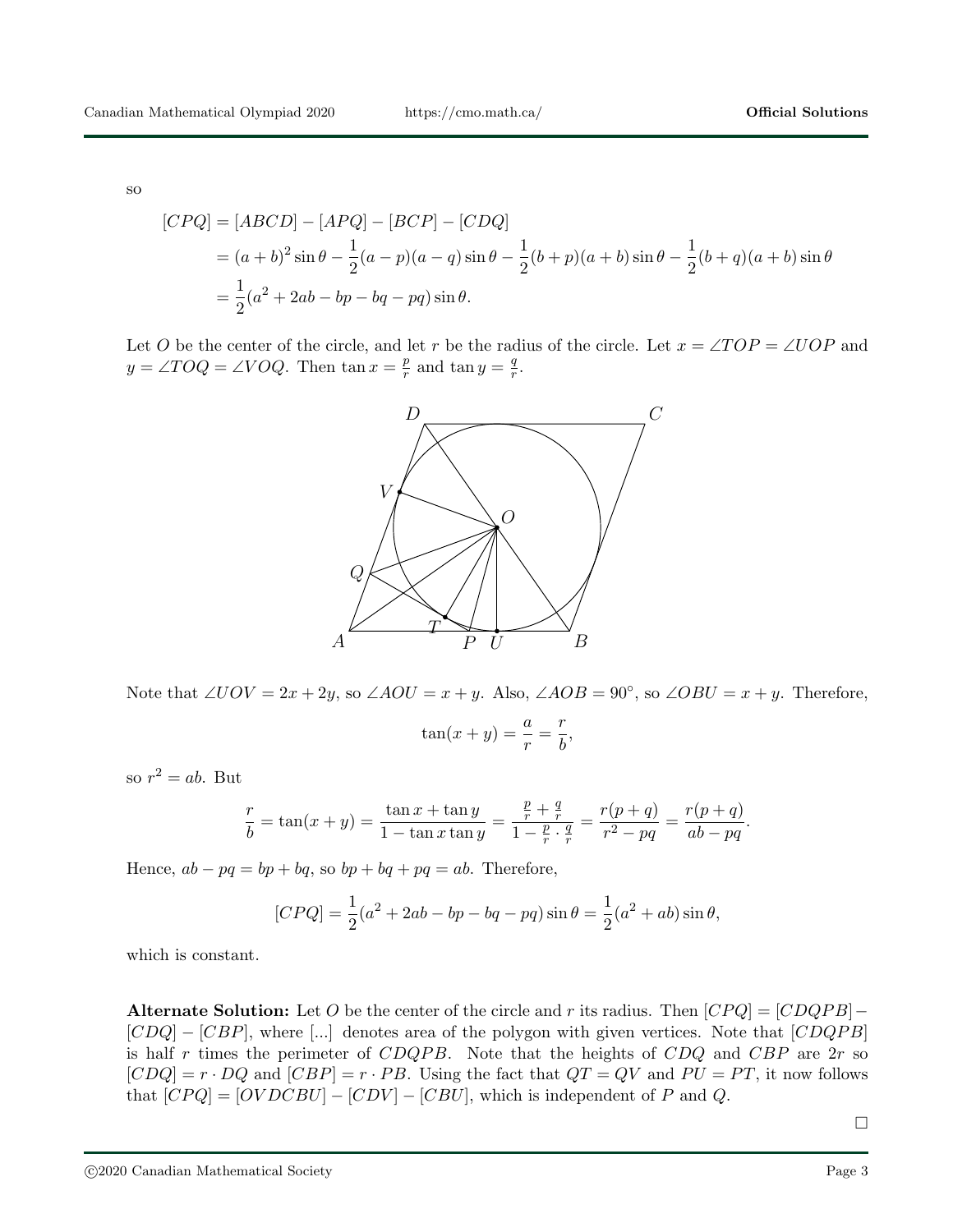3. A purse contains a finite number of coins, each with distinct positive integer values. Is it possible that there are exactly 2020 ways to use coins from the purse to make the value 2020?

## Solution: It is possible.

Consider a coin purse with coins of values 2, 4, 8, 2014, 2016, 2018, 2020 and every odd number between 503 and 1517. Call such a coin big if its value is between 503 and 1517. Call a coin small if its value is  $2, 4$  or 8 and *huge* if its value is  $2014, 2016, 2018$  or  $2020$ . Suppose some subset of these coins contains no huge coins and sums to 2020. If it contains at least four big coins, then its value must be at least  $503 + 505 + 507 + 509 > 2020$ . Furthermore since all of the small coins are even in value, if the subset contains exactly one or three big coins, then its value must be odd. Thus the subset must contain exactly two big coins. The eight possible subsets of the small coins have values 0, 2, 4, 6, 8, 10, 12, 14. Therefore the ways to make the value 2020 using no huge coins correspond to the pairs of big coins with sums 2006, 2008, 2010, 2012, 2014, 2016, 2018 and 2020. The numbers of such pairs are 250, 251, 251, 252, 252, 253, 253, 254, respectively. Thus there are exactly 2016 subsets of this coin purse with value 2020 using no huge coins. There are exactly four ways to make a value of 2020 using huge coins; these are  $\{2020\}, \{2, 2018\}, \{4, 2016\}$  and  $\{2, 4, 2014\}.$  Thus there are exactly 2020 ways to make the value 2020.

Alternate construction: Take the coins  $1, 2, \ldots, 11, 1954, 1955, \ldots, 2019$ . The only way to get 2020 is a non-empty subset of  $1, \ldots, 11$  and a single *large* coin. There are 2047 non-empty such subsets of sums between 1 and 66. Thus they each correspond to a unique large coin making 2020, so we have 2047 ways. Thus we only need to remove some large coins, so that we remove exactly 27 small sums. This can be done, for example, by removing coins  $2020 - n$  for  $n = 1, 5, 6, 7, 8, 9$ , as these correspond to  $1+3+4+5+6+8=27$  partitions into distinct numbers that are at most 11.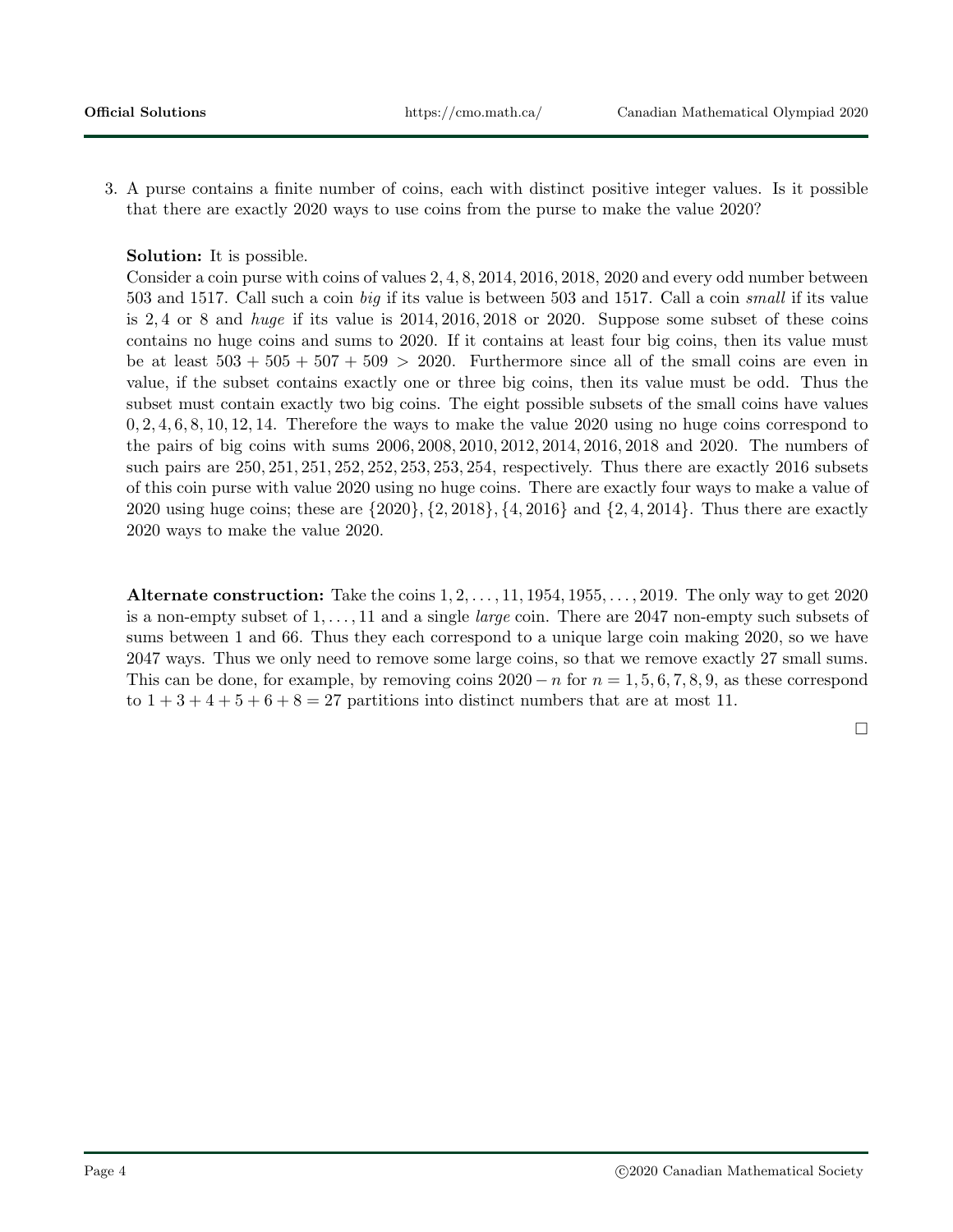4. Let  $S = \{1, 4, 8, 9, 16, \ldots\}$  be the set of perfect powers of integers, i.e. numbers of the form  $n^k$  where  $n, k$  are positive integers and  $k \geq 2$ . Write  $S = \{a_1, a_2, a_3...\}$  with terms in increasing order, so that  $a_1 < a_2 < a_3 \cdots$ . Prove that there exist infinitely many integers m such that 9999 divides the difference  $a_{m+1} - a_m$ .

**Solution:** The idea is that most perfect powers are squares. If  $a_n = x^2$  and  $a_{n+1} = (x+1)^2$ , then  $a_{n+1} - a_n = 2x + 1$ . Note that 9999 |  $2x + 1$  is equivalent to  $x \equiv 4999$  (mod 9999). Hence we will be done if we can show that there exist infinitely many  $x \equiv 4999 \pmod{9999}$  such that there are no perfect powers strictly between  $x^2$  and  $(x+1)^2$ .

Assume otherwise, so that there exists a positive integer N such that: for  $x \equiv 4999 \pmod{9999}$  and  $x \ge N$ , there is a perfect power  $b_x^{e_x}$   $(e_x \ge 2)$  between  $x^2$  and  $(x+1)^2$ . Without loss of generality, we can take N to be  $\equiv$  4999 (mod 9999). Note that  $x^2$  and  $(x+1)^2$  are consecutive squares, hence  $e_x$ is odd, and thus  $e_x \geq 3$ . Let  $t_n$  be the number of odd perfect powers that are at most n.

By tallying the  $b_x^{e_x}$  up (clearly they are all distinct), for any  $m \ge 1$  we have at least m perfect odd powers between 1 and  $(N + 9999m)^2$ , so that

$$
t_{(N+9999m)^2} \geq m.
$$

In particular, for large enough  $n$  we have

$$
t_n \ge \frac{\sqrt{n}}{10000}.
$$

Now, if  $x^f \le n$  then  $x \le \sqrt[n]{n}$ . Also,  $n \ge x^f \ge 2^f$  so  $f \le \log_2(n)$  So we have

$$
t_n \le \sum_{i=3}^{\log_2(n)} \sqrt[i]{n} \le \log_2(n) \sqrt[3]{n}
$$

Combining with the previous inequality, we have

$$
\sqrt[6]{n} \le 10000 \log_2(n)
$$

for all large enough n. However, this inequality is false for all large  $n$ , contradiction. Therefore the problem statement holds.